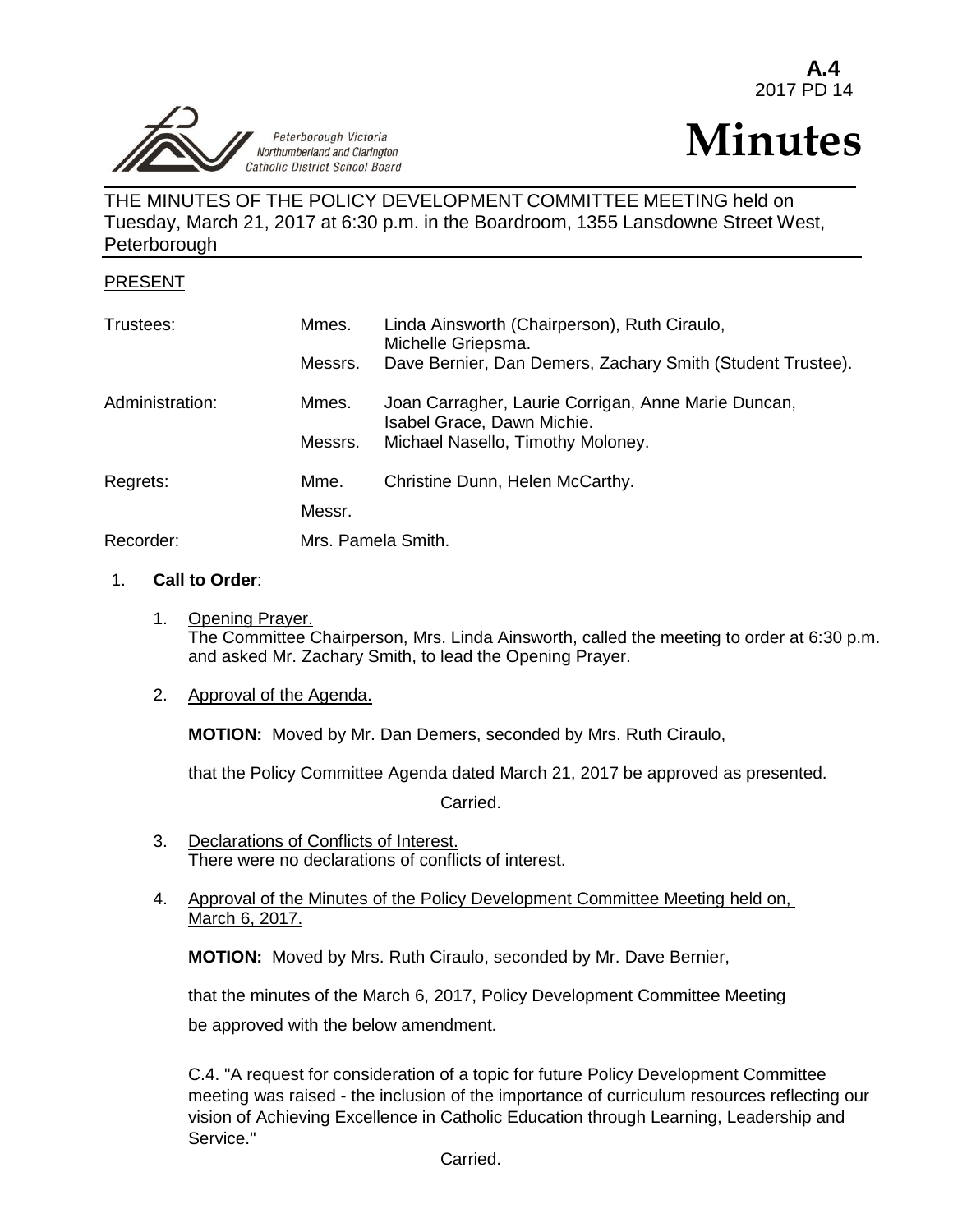5. Business Arising from the Minutes. There was no business arising from the minutes.

## **B. Presentations/Recommended Actions**:

a) Draft Administrative Procedure-Student Trustees (New #105/Old # 1110). Mr. Michael Nasello, Director of Education, presented the draft Student Trustees Administrative Procedure that will be under Directional Policy #100 Governance, Vision and Strategic Priorities.

The Student Trustees Administrative Procedure will include one senior student trustee and one junior student trustee. Mr. Nasello noted that the Board budget will need to be increased to support both student trustees.

The Trustees reviewed the document and requested the below amendments:

2. Eligibility (pg.3) (e) receive written approval of his or her parent/guardian, if under 18 years old **by the date of the commencement of office;**

6. Expenses (pg.4) Student trustees will be afforded expenses according to Board policy. **Each student trustee will be paid an honorarium as set out in section 55(8) of the Education Act. The honorarium is \$2500 per school year paid on a bi-monthly basis.**

Responsibilities (pg.5) The Director of Education is responsible for: add additional bullet.

 **Providing an orientation to the student trustee at the time of the commencement of office.**

**MOTION:** Moved by Mr. Dave Bernier, seconded by Mr. Dan Demers,

that the current Policy and Administrative Procedure, P-1110 and AP-1110, Student Trustee be deleted and the relevant information and above amendments be captured and incorporated into the new format as Administrative Procedure – #105 Student Trustees, and will be under Directional Policy #100 – Governance, Vision and Strategic Priorities.

## Carried.

b) Draft Administrative Procedure-Exclusion from School (#312). Mrs. Anne Marie Duncan, Superintendent of Learning/Special Education Services, shared the draft Administrative Procedure Exclusion from School #312 as an information item.

Mrs. Duncan discussed the draft administrative procedure and answered questions. Procedures for this administrative procedure come from the Education Act section 265.

After discussion with the Trustees Mrs. Duncan will proceed moving forward with this as an administrative procedure. The Trustees requested that the word, "Exclusion", be added to the definitions section of the administrative procedure and that the definition be taken directly from the Education Act. Mrs. Duncan will bring this draft administrative procedure back to the Policy Committee at a later date for review.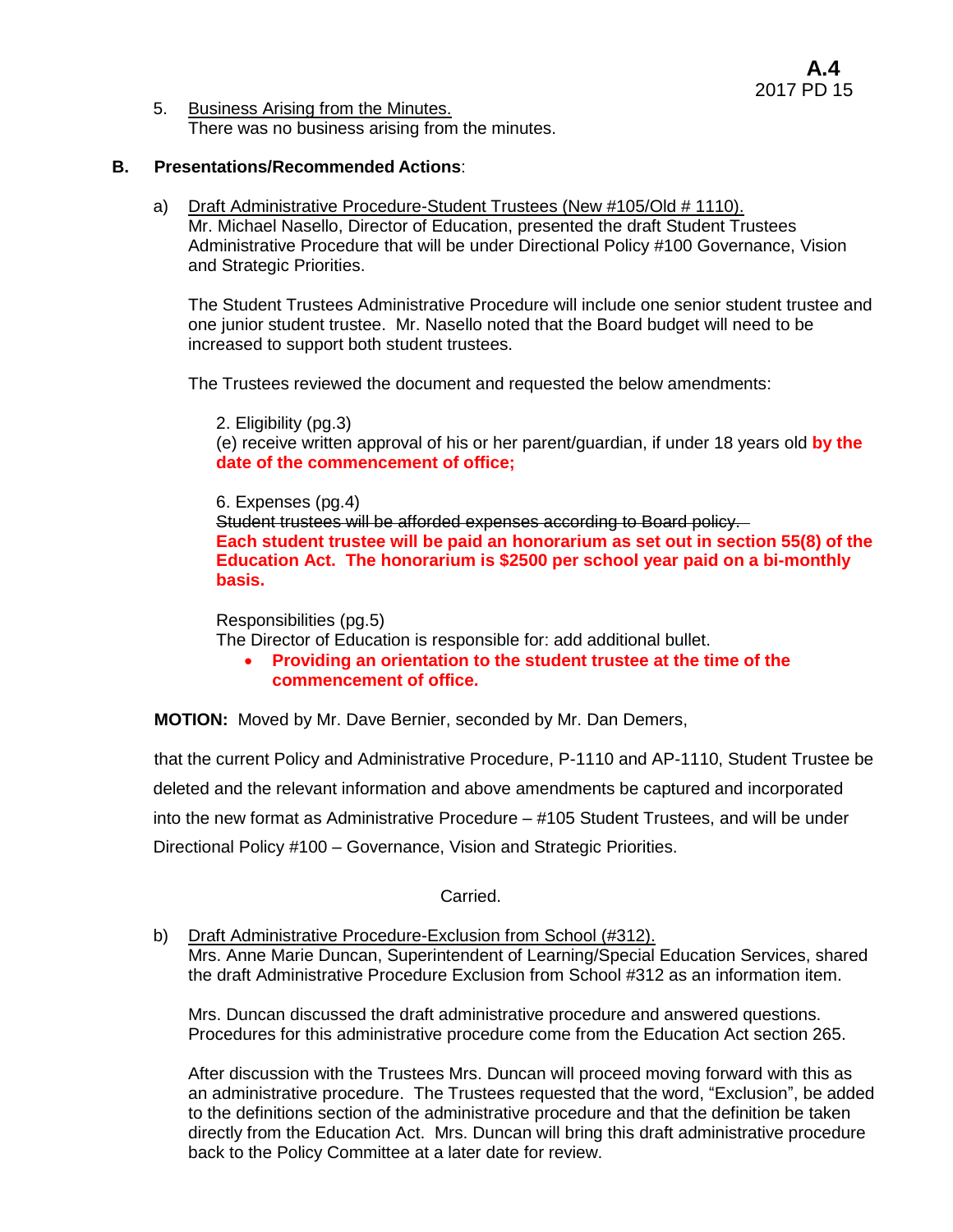c) Draft Administrative Procedure-Pediculosis in Schools (New# 812/Old 815). Mrs. Anne Marie Duncan, Superintendent of Learning/Special Education Services, reviewed the draft administrative procedure with the Trustees. Mrs. Duncan noted that pediculosis is not considered a medical condition and that the reference to exclusion has been removed.

The Trustees requested the below amendments:

 Appendix B-Paragraph two and Appendix D-Paragraph two. Head lice are not a medical concern, but they are a costly **significant** nuisance **for families**, and need to be treated to control the spread to others.

**MOTION:** Moved by Mr. Dan Demers, seconded by Mrs. Michelle Griepsma,

that the current Policy and Administrative procedure, P-815 and AP-815 – Pediculosis in

Schools be deleted and the relevant information and above amendment be captured and

incorporated into the new format as Administrative Procedure – 812 Pediculosis in

Schools and will be under Directional Policy-Learning and Work Environments.

Carried.

d) Draft Peterborough Victoria Northumberland and Clarington Catholic District School Board By-Laws.

Mr. Michael Nasello, Director of Education, reviewed the Draft PVNCCDS Board By-Laws with the Trustees. The tracked changes to the document were indicated to show what had been added and removed from the document.

The Trustees requested the below amendments to the By-Laws:

a) 3.10 Section D add reference to equity perspective in addition to family life.

The Family Life and Religious Education Committee and the Equity and Inclusive Education Committee were amalgamated and will now be known as the Faith and Equity Advisory Committee.

#### b) Remove Meetings of the Human Resources Committee will not be open to the public.(PG 16 3.21)

3.21 Committee Meetings – Open to the Public. Meetings of committees, except incamera sessions, shall be open to the public and news media and no person shall be excluded except for improper conduct. The committees retain the right to hold in-camera sessions when dealing with the security of the property of the Board; the disclosure of intimate, personal, or financial information in respect of a trustee or a member of a committee, an employee or prospective employee of the Board, or a pupil or his or her parent or guardian; the acquisition or disposal of a school site; decisions in respect of negotiations with employees of the Board; or litigation affecting the Board. (Section 207(1) and (2) Education Act) Meetings of the Human Resources Committee will not be open to the public. All references to the Human Resources Committee shall be removed from this document as the Committee was disbanded.

#### c) Replace? with the letter e (PG 17 4.1 fourth line)

(b) The Chief Executive Officer of the Board shall preside until a Chair is elected as per the procedure set out in Section 5.1, or if there is no Chief Executive Officer or in his or her absence, the trustees present shall designate who shall preside at the election of the Chair and if a trustee is so designated, he? or she may vote at the election of the Chair. (Section 208(4) Education Act)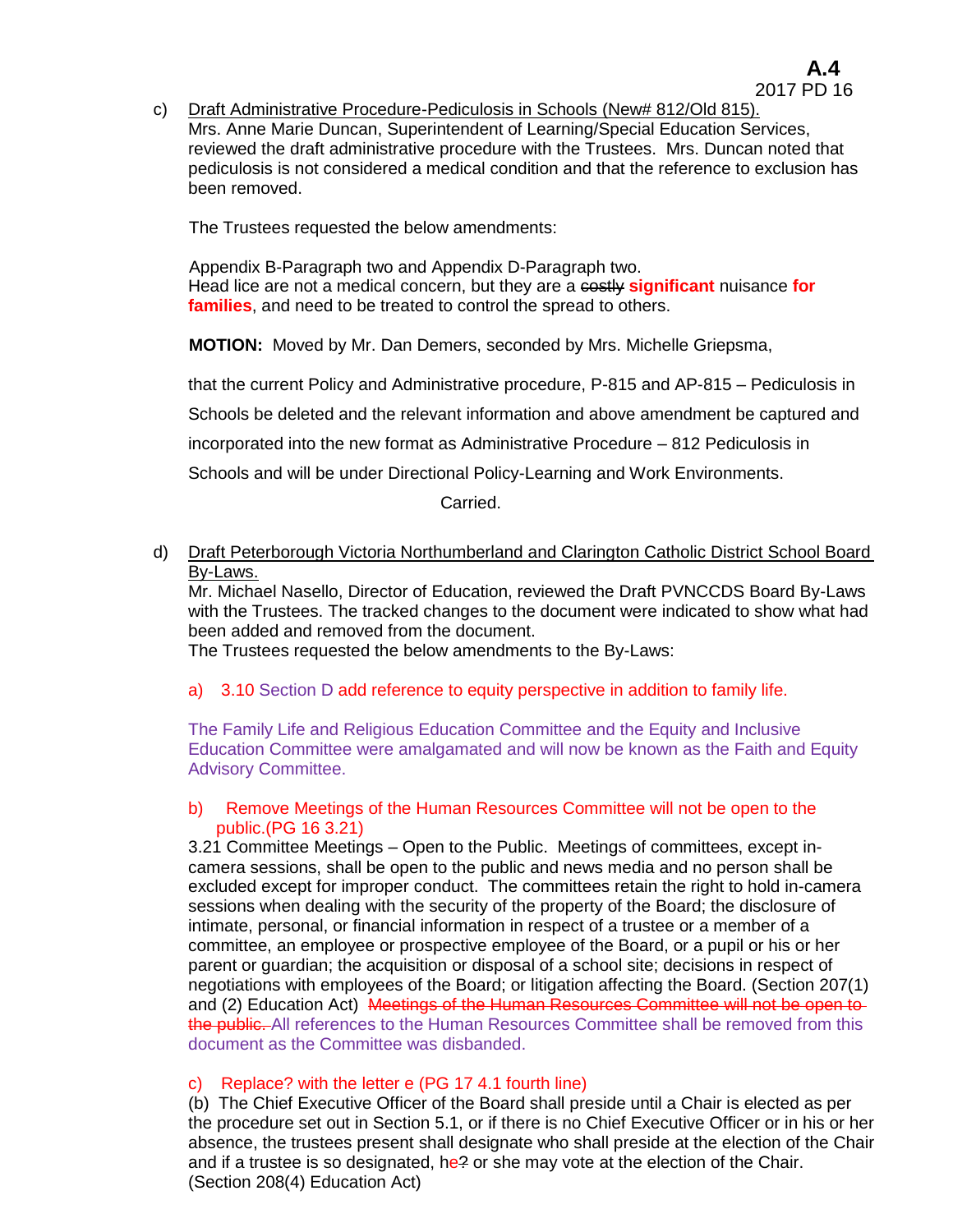- $\frac{d}{d}$  4.8 Open Question period. Currently not a practice but will be considered to add to the Agenda as a Standing item in section 4.21.
- e) 4.21 Order of Business at Board Meetings. The order of business at a Board meeting shall be as follows:
	- 4.21 Order of Business at Board Meetings. The order of business at a Board meeting shall be as follows:
		- А. Call to Order of the Open Meeting:
			- 1. Opening Prayer
			- 2. Acknowledgement of Traditional Lands and Singing of the National Anthem
			- 3. Approval of Agenda
			- 4. Declarations of Conflicts of Interest
			- 5. Approval of the Minutes of the previous........... Regular Meeting
			- 6. Business Arising Out of the Minutes
		- В. Reports from the Director of Education and Students Trustee(s)
		- C. Presentations
		- De. Programs and Services
		- E<del>D</del>. **Business, Finance and Governance**
		- FE. **Human Resources**
		- G. **Policy Development**
		- HG Old Business
		- HL. **New Business**
		- IJ. **Bring Forward**
		- KJ. Information Items:
			- 1. Chairperson's Report
			- 2. Trustees' Committee Reports
			- 3.2. Highlights of System Achievements
		- LK. **Open Question Period**
		- M. Future Meetings

NML. Conclusion:

- 1. Report from the In-camera Meeting
- 2. Closing Prayer
- 3. Adjournment